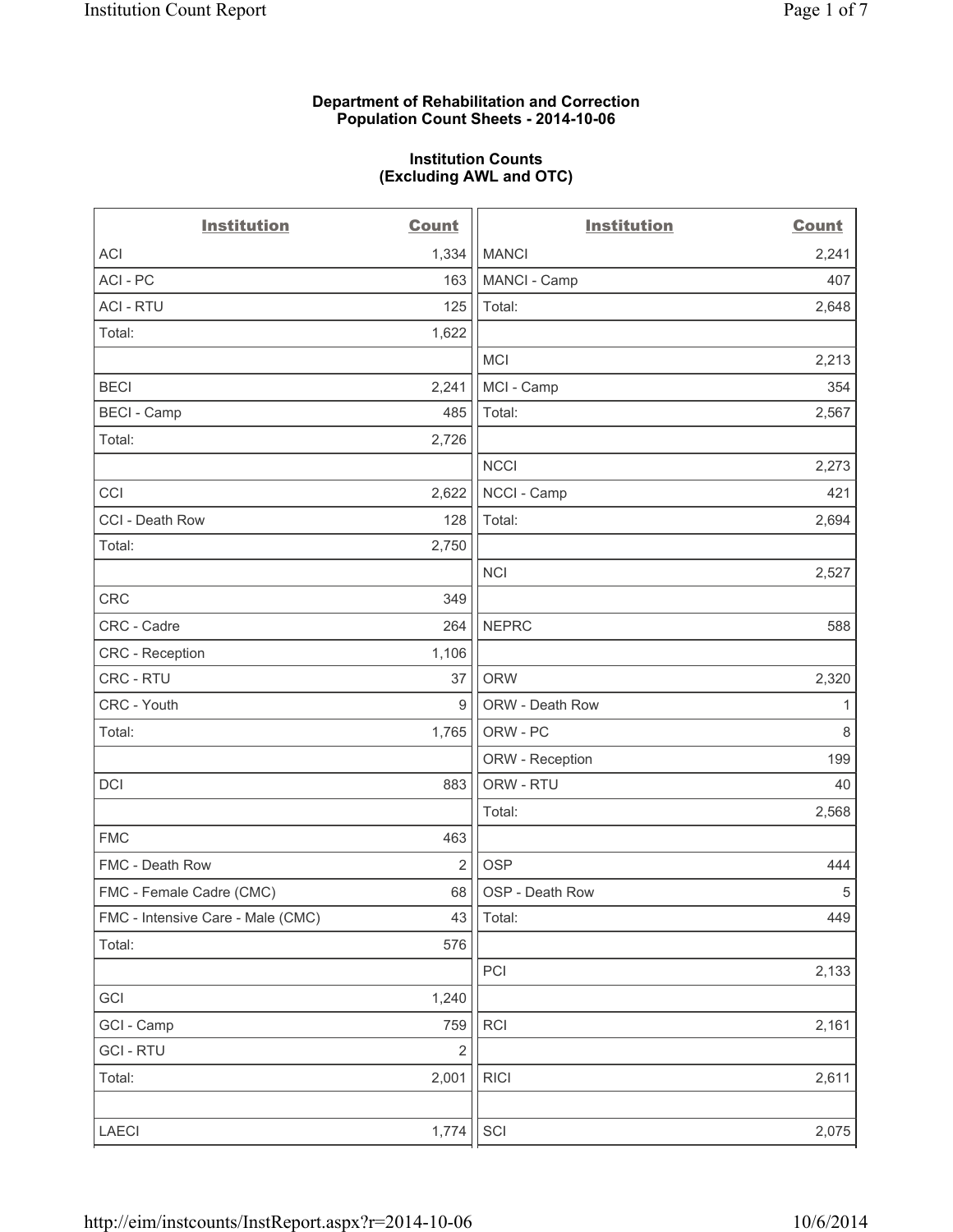| LECI                     | 1,969 | SOCF             |                          | 1,102  |
|--------------------------|-------|------------------|--------------------------|--------|
| LECI - Camp              | 181   | SOCF - RTU       |                          | 67     |
| Total:                   | 2,150 | Total:           |                          | 1,169  |
|                          |       |                  |                          |        |
| LOCI                     | 2,254 | <b>TCI</b>       |                          | 1,068  |
|                          |       | TCI - Camp       |                          | 451    |
| LORCI                    | 266   | Total:           |                          | 1,519  |
| LORCI - Cadre            | 228   |                  |                          |        |
| <b>LORCI - Reception</b> | 1,118 | <b>TOCI</b>      |                          | 1,023  |
| Total:                   | 1,612 | <b>TOCI - PC</b> |                          | 15     |
|                          |       | Total:           |                          | 1,038  |
| <b>MACI</b>              | 1,011 |                  |                          |        |
| MACI - Minimum           | 1,431 | <b>WCI</b>       |                          | 1,305  |
| Total:                   | 2,442 | WCI - RTU        |                          | 97     |
|                          |       | Total:           |                          | 1,402  |
|                          |       |                  |                          |        |
|                          |       |                  | <b>Total Population:</b> | 50,704 |

\* The Total Population includes 37 Offenders with Reason Codes 30 & 31. \*\* The Total Population includes 30 Offenders with Reason Code 0A.

# **Male Population by Security Level (Include AWL and Exclude OTC)**

| <b>Security Level</b>  | <b>Body</b> | <b>AWL</b>     | $(-OTC)$ | <b>Total</b> |
|------------------------|-------------|----------------|----------|--------------|
| Total Level 5          | 112         |                |          | 112          |
| <b>Total Level 4</b>   | 1,766       | 19             | 17       | 1,768        |
| Total Level 3          | 11,201      | 109            | 74       | 11,236       |
| Total Level 2          | 17,561      | 223            | 159      | 17,625       |
| Total Level 1          | 15,729      | 190            | 112      | 15,807       |
| <b>Total Death Row</b> | 137         | $\overline{2}$ |          | 138          |
| <b>Total Male</b>      | 46,506      | 544            | 364      | 46,686       |

## **Female Population by Institution (Include AWL and Exclude OTC)**

| <b>Institution</b>       | <b>Body</b> | <b>AWL</b> | $(-OTC)$ | <b>Total</b> |
|--------------------------|-------------|------------|----------|--------------|
| <b>DCI</b>               | 883         | 14         | 6        | 891          |
| <b>FMC</b>               | 19          | 4          |          | 22           |
| FMC - Female Cadre (CMC) | 68          |            |          | 69           |
| <b>NEPRC</b>             | 588         | 19         |          | 600          |
| <b>ORW</b>               | 2,319       | 62         | 32       | 2,349        |
| ORW - Death Row          |             |            |          |              |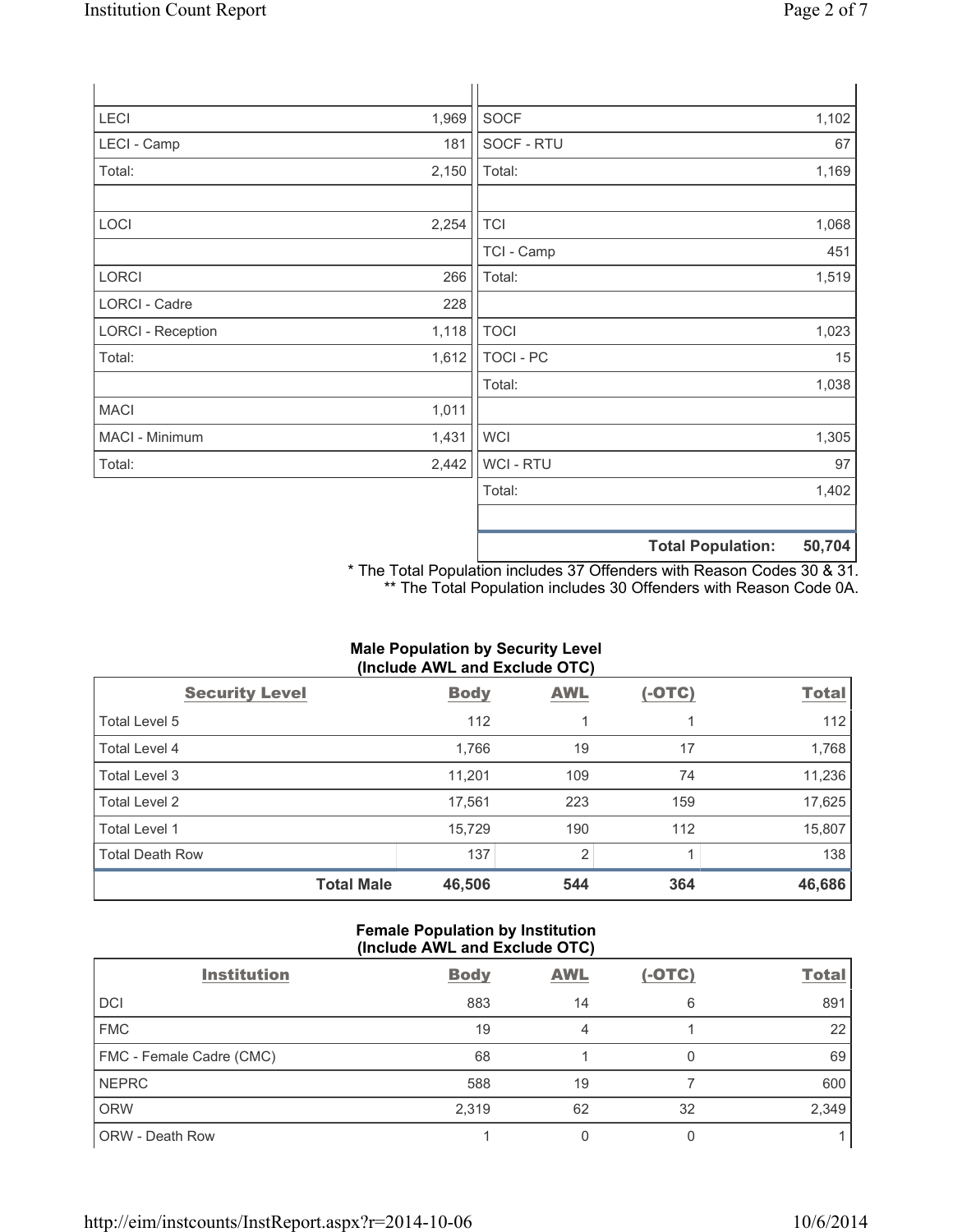|                 | <b>Total Female</b> | 4,125 | 100 | 46 | 4,179 |
|-----------------|---------------------|-------|-----|----|-------|
|                 |                     |       |     |    |       |
| ORW - RTU       |                     | 40    |     |    | 40    |
| ORW - Reception |                     | 199   |     |    | 199   |
| ORW - PC        |                     |       |     |    |       |

### **Male Population by Institution: Security Level 5 (Include AWL and Exclude OTC)**

|            | <b>Institution</b>   | <b>Body</b> | AWL | (-OTC) | <u>Total</u> |
|------------|----------------------|-------------|-----|--------|--------------|
| <b>OSP</b> |                      | 112         |     |        | 112          |
|            | <b>Total Level 5</b> | 112         |     |        | 112          |

# **Male Population by Institution: Security Level 4 (Include AWL and Exclude OTC)**

| <b>Institution</b>                | <b>Body</b>    | <b>AWL</b>          | $(-OTC)$            | <b>Total</b> |
|-----------------------------------|----------------|---------------------|---------------------|--------------|
| CRC                               | 3              | 0                   | $\mathbf 0$         | $\sqrt{3}$   |
| CRC - Cadre                       | 1              | $\mathsf 0$         | 0                   | 1            |
| CRC - Reception                   | 1              | $\mathbf 0$         | $\mathsf 0$         | 1            |
| CRC - RTU                         | 1              | $\mathbf 0$         | $\mathsf 0$         | 1            |
| FMC - Intensive Care - Male (CMC) | 1              | $\mathbf 0$         | $\mathbf 0$         | 1            |
| LECI                              | $\overline{4}$ | $\mathsf{O}\xspace$ | $\mathsf 0$         | 4            |
| LORCI                             | 5              | $\mathsf{O}\xspace$ | $\mathsf{O}\xspace$ | $\sqrt{5}$   |
| <b>MANCI</b>                      | $\,8\,$        | $\mathsf 0$         | $\mathsf 0$         | $\,8\,$      |
| MCI                               | 1              | $\mathbf 0$         | 0                   | 1            |
| <b>OSP</b>                        | 324            | $\,$ 3 $\,$         | 3                   | 324          |
| <b>RCI</b>                        | 3              | $\mathbf 0$         | $\mathbf 0$         | 3            |
| <b>SOCF</b>                       | 1,081          | 11                  | 11                  | 1,081        |
| SOCF - RTU                        | 64             | $\mathbf 0$         | $\mathsf{O}\xspace$ | 64           |
| <b>TCI</b>                        | 20             | $\overline{2}$      | $\mathsf{O}\xspace$ | 22           |
| <b>TOCI</b>                       | 223            | $\overline{2}$      | $\overline{2}$      | 223          |
| <b>TOCI - PC</b>                  | 10             | $\mathsf 0$         | 0                   | $10$         |
| <b>WCI</b>                        | 15             | $\mathbf{1}$        | 1                   | 15           |
| WCI - RTU                         | 1              | 0                   | 0                   | 1            |
| <b>Total Level 4</b>              | 1,766          | 19                  | 17                  | 1,768        |

## **Male Population by Institution: Security Level 3 (Include AWL and Exclude OTC)**

| <b>Institution</b> | <u>Body</u> | <b>AWL</b> | $(-OTC)$ | Total |
|--------------------|-------------|------------|----------|-------|
|                    |             |            |          |       |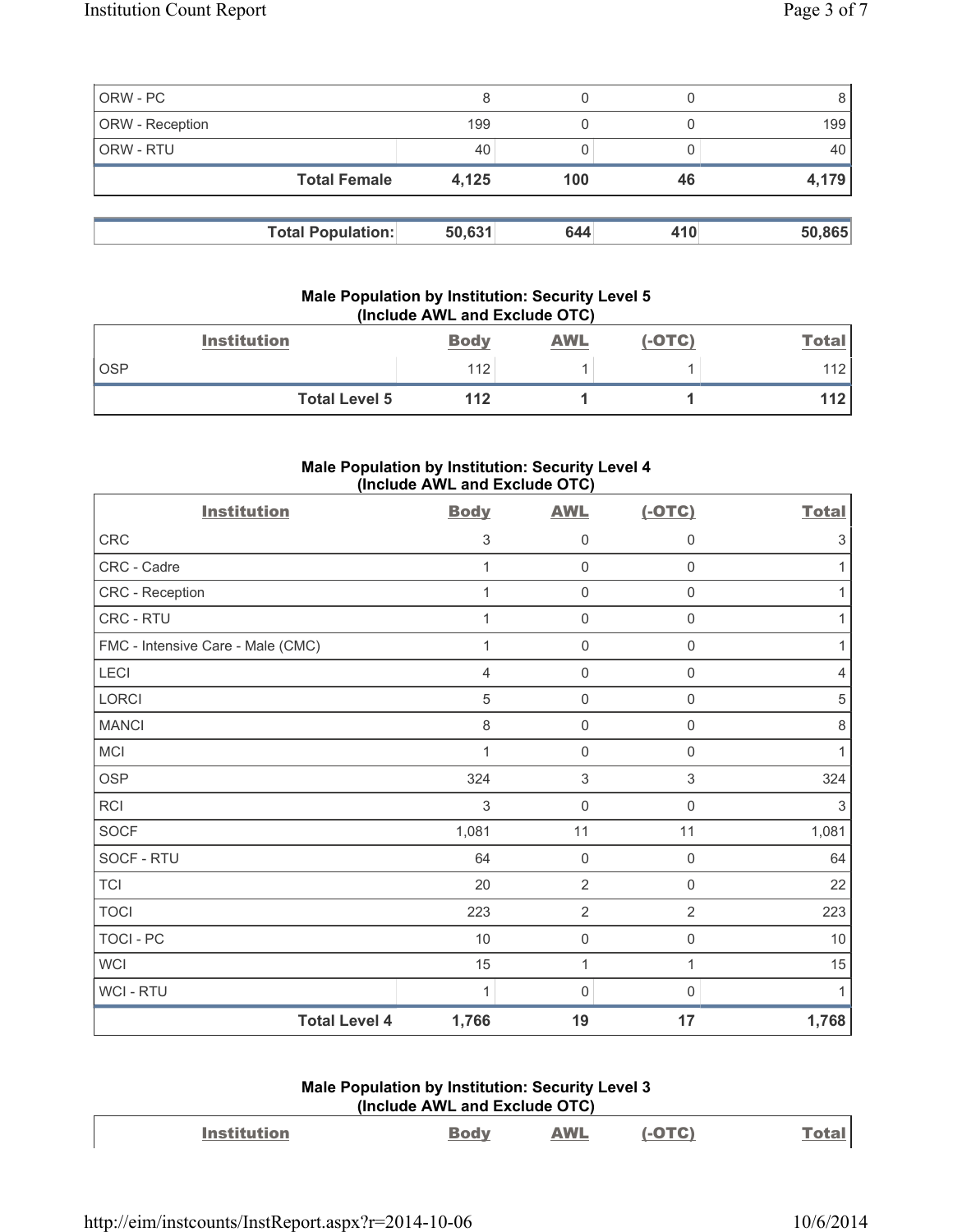| <b>Total Level 3</b>              | 11,201         | 109                       | 74                        | 11,236           |
|-----------------------------------|----------------|---------------------------|---------------------------|------------------|
| WCI - RTU                         | 93             | $\mathsf 0$               | $\mathsf{O}\xspace$       | 93               |
| <b>WCI</b>                        | 1,237          | $10$                      | $\,$ 5 $\,$               | 1,242            |
| <b>TOCI - PC</b>                  | 5              | $\mathsf{O}\xspace$       | $\mathsf{O}\xspace$       | $\sqrt{5}$       |
| <b>TOCI</b>                       | 776            | $\mathbf{1}$              | 1                         | 776              |
| TCI - Camp                        | $\mathbf{1}$   | $\mathsf{O}\xspace$       | $\mathsf{O}\xspace$       | 1                |
| <b>TCI</b>                        | 954            | 5                         | $\mathbf 2$               | 957              |
| SOCF - RTU                        | 3              | $\mathsf{O}\xspace$       | $\mathsf 0$               | $\mathsf 3$      |
| SOCF                              | 20             | $\mathsf{O}\xspace$       | $\mathsf 0$               | 20               |
| SCI                               | 11             | $\mathsf{O}\xspace$       | $\mathsf{O}\xspace$       | 11               |
| <b>RICI</b>                       | $\mathsf 9$    | $\mathbf 0$               | $\mathsf{O}\xspace$       | $9$              |
| <b>RCI</b>                        | 1,979          | 20                        | 14                        | 1,985            |
| PCI                               | 47             | 3                         | $\mathsf{O}\xspace$       | 50               |
| <b>NCI</b>                        | 16             | $\mathsf{O}\xspace$       | $\mathsf{O}\xspace$       | 16               |
| <b>NCCI</b>                       | 12             | $\mathsf 0$               | $\mathsf 0$               | 12               |
| MCI                               | 5              | $\mathsf{O}\xspace$       | $\mathsf 0$               | $\sqrt{5}$       |
| <b>MANCI</b>                      | 2,200          | 10                        | $\,6\,$                   | 2,204            |
| <b>MACI</b>                       | $\mathbf{1}$   | $\mathbf 0$               | $\mathsf{O}\xspace$       | 1                |
| <b>LORCI - Reception</b>          | 604            | $\ensuremath{\mathsf{3}}$ | $\sqrt{2}$                | 605              |
| LORCI - Cadre                     | 209            | $\mathsf{O}\xspace$       | $\mathsf{O}\xspace$       | 209              |
| LORCI                             | 65             | 20                        | 18                        | 67               |
| LOCI                              | $\overline{4}$ | $\mathbf 0$               | $\mathsf{O}\xspace$       | $\overline{4}$   |
| <b>LECI</b>                       | 1,829          | 20                        | 17                        | 1,832            |
| LAECI                             | 8              | $\mathbf 0$               | $\mathsf{O}\xspace$       | 8                |
| FMC - Intensive Care - Male (CMC) | $\mathsf g$    | $\mathbf 0$               | $\mathsf{O}\xspace$       | $\boldsymbol{9}$ |
| <b>FMC</b>                        | $\mathbf{1}$   | $\mathsf{O}\xspace$       | $\mathsf 0$               | 1                |
| CRC - RTU                         | 18             | $\mathsf{O}\xspace$       | $\mathsf{O}\xspace$       | 18               |
| CRC - Reception                   | 684            | $\boldsymbol{9}$          | $\mathbf 5$               | 688              |
| CRC - Cadre                       | 205            | $\mathsf{O}\xspace$       | $\mathsf 0$               | 205              |
| CRC                               | 94             | 4                         | $\ensuremath{\mathsf{3}}$ | 95               |
| CCI                               | $\overline{4}$ | $\mathbf 0$               | $\mathsf{O}\xspace$       | $\overline{4}$   |
| <b>BECI</b>                       | $\overline{7}$ | $\mathbf 1$               | 1                         | $\overline{7}$   |
| ACI - PC                          | 68             | $\mathsf 0$               | $\mathsf 0$               | 68               |
| ACI                               | 23             | $\ensuremath{\mathsf{3}}$ | $\mathsf{O}\xspace$       | 26               |

#### **Male Population by Institution: Security Level 2 (Include AWL and Exclude OTC)**

|            | <b>Institution</b> | <b>Body</b> | <b>AWL</b> | $(-OTC)$ | <u>Total</u> |
|------------|--------------------|-------------|------------|----------|--------------|
| <b>ACI</b> |                    | 568         |            | L.       | 569          |
|            |                    |             |            |          |              |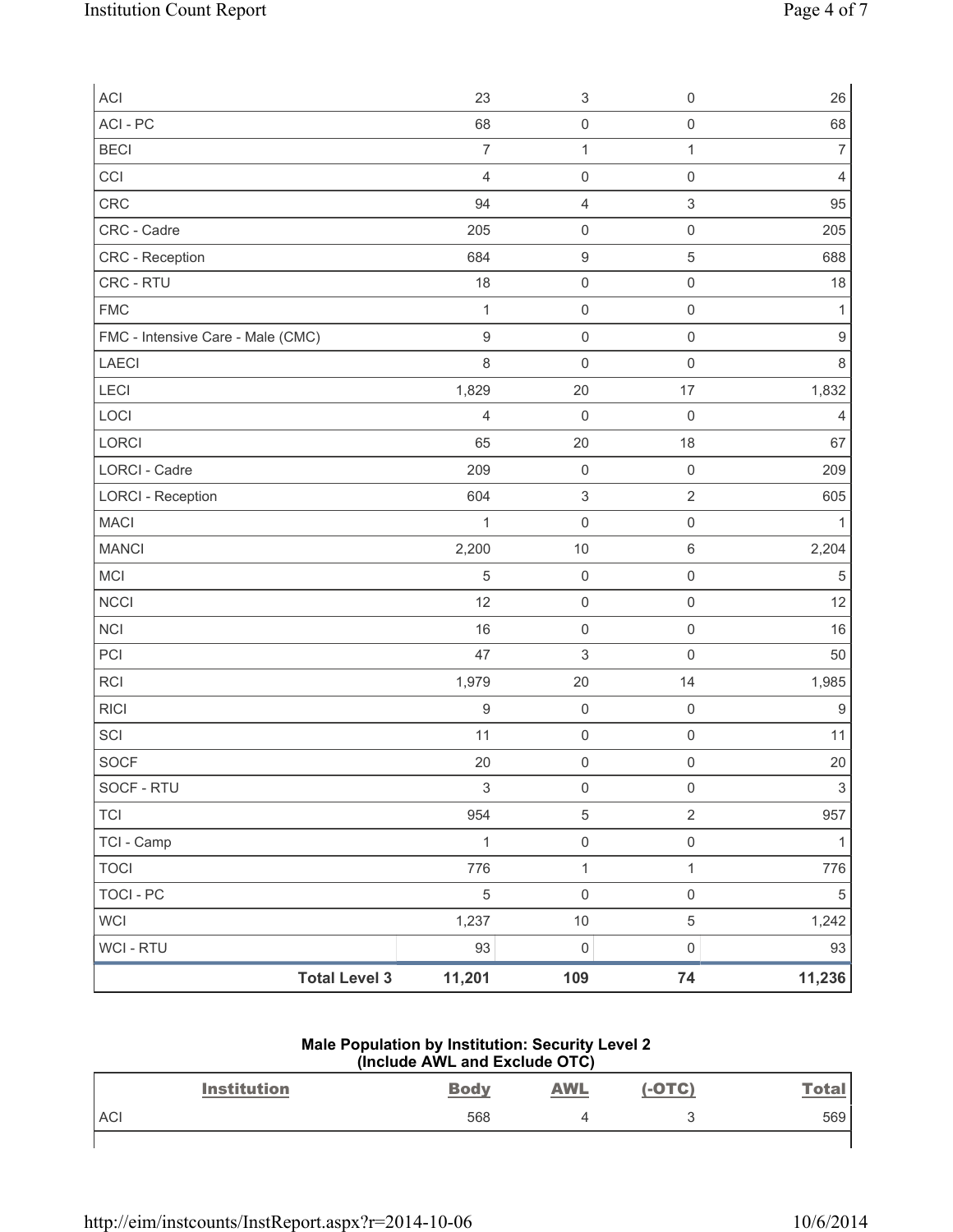| ACI - PC                          | 70             | $\mathsf 0$         | $\mathsf{O}\xspace$       | $70\,$           |
|-----------------------------------|----------------|---------------------|---------------------------|------------------|
| <b>ACI - RTU</b>                  | 80             | $\mathbf 0$         | $\mathsf{O}\xspace$       | 80               |
| <b>BECI</b>                       | 1,573          | 27                  | 20                        | 1,580            |
| CCI                               | 1,747          | 15                  | $\,8\,$                   | 1,754            |
| CRC                               | 126            | 6                   | $\overline{4}$            | 128              |
| CRC - Cadre                       | 55             | $\mathsf{O}\xspace$ | $\mathsf 0$               | 55               |
| CRC - Reception                   | 221            | 1                   | $\mathbf{1}$              | 221              |
| CRC - RTU                         | 17             | $\mathsf{O}\xspace$ | $\mathsf{O}\xspace$       | 17               |
| CRC - Youth                       | $\mathsf g$    | $\mathbf 1$         | $\mathbf{1}$              | $\boldsymbol{9}$ |
| <b>FMC</b>                        | $\overline{9}$ | $\mathbf 1$         | $\mathsf{O}\xspace$       | 10               |
| FMC - Intensive Care - Male (CMC) | 20             | $\mathsf{O}\xspace$ | $\mathsf{O}\xspace$       | 20               |
| GCI                               | 775            | 6                   | $\overline{4}$            | 777              |
| LAECI                             | 1,123          | 17                  | 13                        | 1,127            |
| LECI                              | 119            | $\mathsf{O}\xspace$ | $\mathsf 0$               | 119              |
| LOCI                              | 1,065          | 7                   | $\overline{4}$            | 1,068            |
| LORCI                             | 109            | 17                  | 15                        | 111              |
| LORCI - Cadre                     | 11             | $\mathbf 0$         | $\mathsf{O}\xspace$       | 11               |
| <b>LORCI - Reception</b>          | 342            | $\sqrt{5}$          | $\sqrt{5}$                | 342              |
| <b>MACI</b>                       | 1,010          | 4                   | $\ensuremath{\mathsf{3}}$ | 1,011            |
| <b>MANCI</b>                      | 24             | 0                   | $\mathsf{O}\xspace$       | 24               |
| MCI                               | 1,693          | 27                  | 20                        | 1,700            |
| MCI - Camp                        | $\mathbf{1}$   | $\mathbf 0$         | $\mathbf 0$               | 1                |
| <b>NCCI</b>                       | 1,659          | 22                  | 12                        | 1,669            |
| NCCI - Camp                       | 13             | $\mathbf 0$         | $\mathsf{O}\xspace$       | 13               |
| NCI                               | 1,756          | 25                  | 23                        | 1,758            |
| PCI                               | 830            | 15                  | $\overline{4}$            | 841              |
| <b>RCI</b>                        | 179            | 1                   | 1                         | 179              |
| <b>RICI</b>                       | 1,171          | 16                  | 13                        | 1,174            |
| SCI                               | 1,061          | $\,6\,$             | $\sqrt{5}$                | 1,062            |
| <b>TCI</b>                        | 47             | $\boldsymbol{0}$    | $\mathsf{O}\xspace$       | 47               |
| <b>TOCI</b>                       | 23             | $\mathsf{O}\xspace$ | $\mathsf 0$               | 23               |
| <b>WCI</b>                        | 53             | $\pmb{0}$           | $\mathsf 0$               | 53               |
| WCI - RTU                         | $\sqrt{2}$     | $\mathsf{O}\xspace$ | $\mathsf 0$               | $\sqrt{2}$       |
| <b>Total Level 2</b>              | 17,561         | 223                 | 159                       | 17,625           |

#### **Male Population by Institution: Security Level 1 (Include AWL and Exclude OTC)**

| <b>Institution</b> | <b>Body</b> | <b>AWL</b> | $(-OTC)$ | <b>Total</b> |
|--------------------|-------------|------------|----------|--------------|
| <b>ACI</b>         | 743         |            |          | 747          |
| ACI-PC             | 25          |            |          | 25           |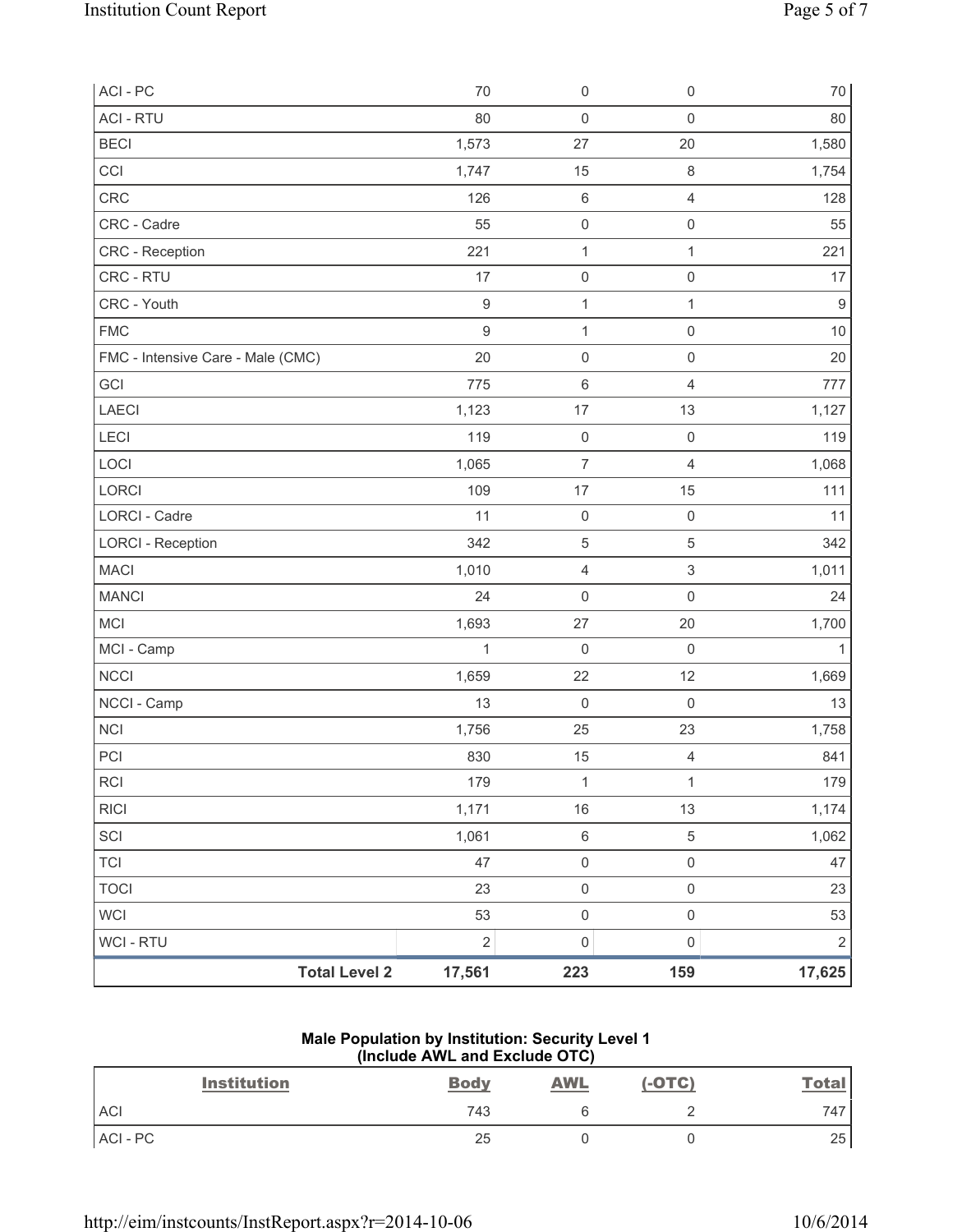| <b>ACI - RTU</b>                  | 45               | $\mathsf 0$               | $\mathsf{O}\xspace$ | 45             |
|-----------------------------------|------------------|---------------------------|---------------------|----------------|
| <b>BECI</b>                       | 661              | 17                        | 11                  | 667            |
| <b>BECI</b> - Camp                | 484              | $\mathbf 0$               | $\mathsf{O}\xspace$ | 484            |
| CCI                               | 871              | $\,6\,$                   | $\mathbf{1}$        | 876            |
| <b>CRC</b>                        | 64               | $\mathsf 0$               | $\mathsf{O}\xspace$ | 64             |
| CRC - Cadre                       | 3                | $\mathbf 0$               | $\mathsf 0$         | $\sqrt{3}$     |
| <b>CRC</b> - Reception            | 197              | $\,$ 5 $\,$               | $\,$ 5 $\,$         | 197            |
| CRC - RTU                         | 1                | $\mathbf 0$               | $\mathsf{O}\xspace$ | 1              |
| <b>FMC</b>                        | 434              | $\mathbf 5$               | $\mathbf{1}$        | 438            |
| FMC - Intensive Care - Male (CMC) | 13               | $\mathsf 0$               | $\mathsf{O}\xspace$ | 13             |
| GCI                               | 465              | $\boldsymbol{9}$          | $\overline{4}$      | 470            |
| GCI - Camp                        | 759              | $\mathsf 0$               | $\mathsf{O}\xspace$ | 759            |
| <b>GCI - RTU</b>                  | $\overline{2}$   | $\mathsf 0$               | $\mathsf{O}\xspace$ | $\overline{2}$ |
| <b>LAECI</b>                      | 643              | 11                        | $\boldsymbol{9}$    | 645            |
| LECI                              | 17               | $\mathbf{1}$              | 1                   | 17             |
| LECI - Camp                       | 181              | $\mathsf 0$               | $\mathsf{O}\xspace$ | 181            |
| LOCI                              | 1,185            | $\,6\,$                   | 3                   | 1,188          |
| LORCI                             | 87               | 15                        | 14                  | 88             |
| LORCI - Cadre                     | $\,8\,$          | $\mathbf 0$               | $\mathbf 0$         | $\,8\,$        |
| <b>LORCI - Reception</b>          | 171              | $\sqrt{2}$                | $\mathbf{1}$        | 172            |
| MACI - Minimum                    | 1,431            | 21                        | 15                  | 1,437          |
| <b>MANCI</b>                      | $\boldsymbol{9}$ | $\overline{4}$            | $\overline{4}$      | $9\,$          |
| MANCI - Camp                      | 407              | $\mathsf 0$               | $\mathsf{O}\xspace$ | 407            |
| <b>MCI</b>                        | 514              | 8                         | $\overline{4}$      | 518            |
| MCI - Camp                        | 353              | $\mathsf{O}\xspace$       | $\mathsf 0$         | 353            |
| <b>NCCI</b>                       | 602              | 11                        | 8                   | 605            |
| NCCI - Camp                       | 408              | 0                         | 0                   | 408            |
| <b>NCI</b>                        | 755              | $10$                      | $\overline{7}$      | 758            |
| <b>OSP</b>                        | $\overline{7}$   | $\mathsf 0$               | $\mathsf{O}\xspace$ | $\overline{7}$ |
| PCI                               | 1,256            | 24                        | $10$                | 1,270          |
| <b>RICI</b>                       | 1,431            | 16                        | 8                   | 1,439          |
| SCI                               | 1,002            | $10$                      | $\overline{4}$      | 1,008          |
| <b>TCI</b>                        | 45               | $\ensuremath{\mathsf{3}}$ | $\mathsf{O}\xspace$ | 48             |
| TCI - Camp                        | 450              | $\mathsf{O}\xspace$       | $\mathsf{O}\xspace$ | 450            |
| <b>Total Level 1</b>              | 15,729           | 190                       | 112                 | 15,807         |

# **High Offender ID's**

Correctional Reception Center: A709665